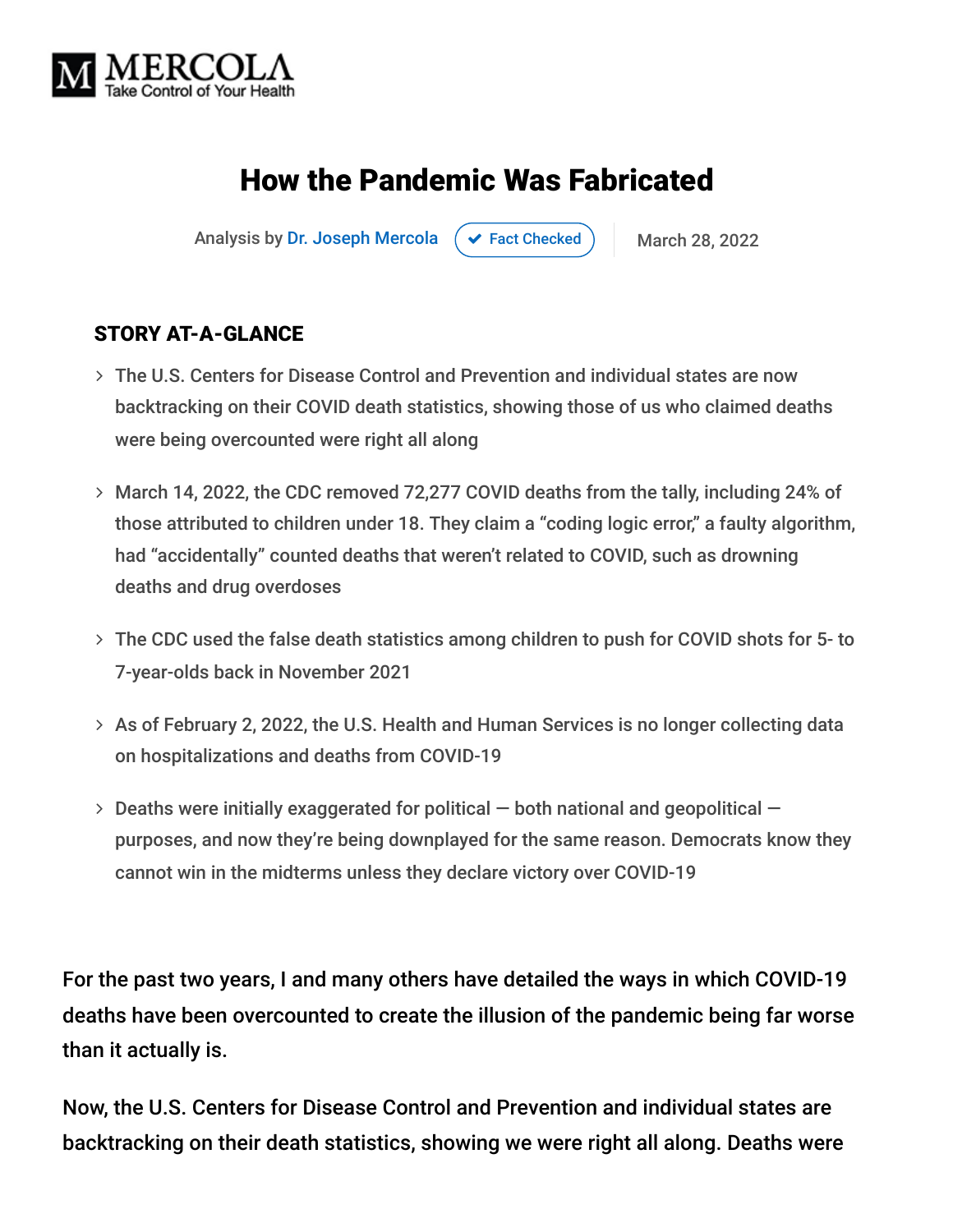initially exaggerated for political purposes, and now they're being downplayed for the same reason.

### CDC Removes More Than 72,000 COVID Deaths

As reported by The Defender,<sup>1</sup> March 14, 2022, the CDC had removed 72,277 "COVID deaths" from the tally, including 24% of those attributed to children under 18. $^{2,3}$  They claim a "coding logic error," a faulty algorithm, had "accidentally" counted deaths that weren't related to COVID. As reported by Udumbara: 4

*"Some of the pediatric deaths attributed to COVID-19, according to a search of the CDC's Wonder system, include deaths where drowning or drug use was listed as the primary cause of death."*

Meanwhile, the CDC used the false death statistics among children to push for COVID shots for 5- to 7-year-olds. In November 2021, CDC director Rochelle Walensky cited that data to justify the recommendation to issue emergency use authorization for the Pfizer shot for this age group. 5

Somehow, we're supposed to believe that it took the CDC two years to realize this error. It's simply not believable, and The Epoch Times has filed a Freedom of Information Act request for internal communications relating to the data change. 6

Ironically, the adjustment comes on the heels of fact-checking articles "debunking" claims that COVID deaths have been overcounted. For example, in early March, Health Feedback claimed there's "no evidence COVID deaths have been overcounted," and that "the evidence suggests the opposite." $7$  Yet here we are. Deaths were clearly overcounted, not undercounted. That fact check didn't age well.

#### CDC Has Been Turned Into a Propaganda Agency

According to Dr. Meryl Nass, a member of the Children's Health Defense scientific advisory committee, the CDC is cherry-picking data to justify its public health policies,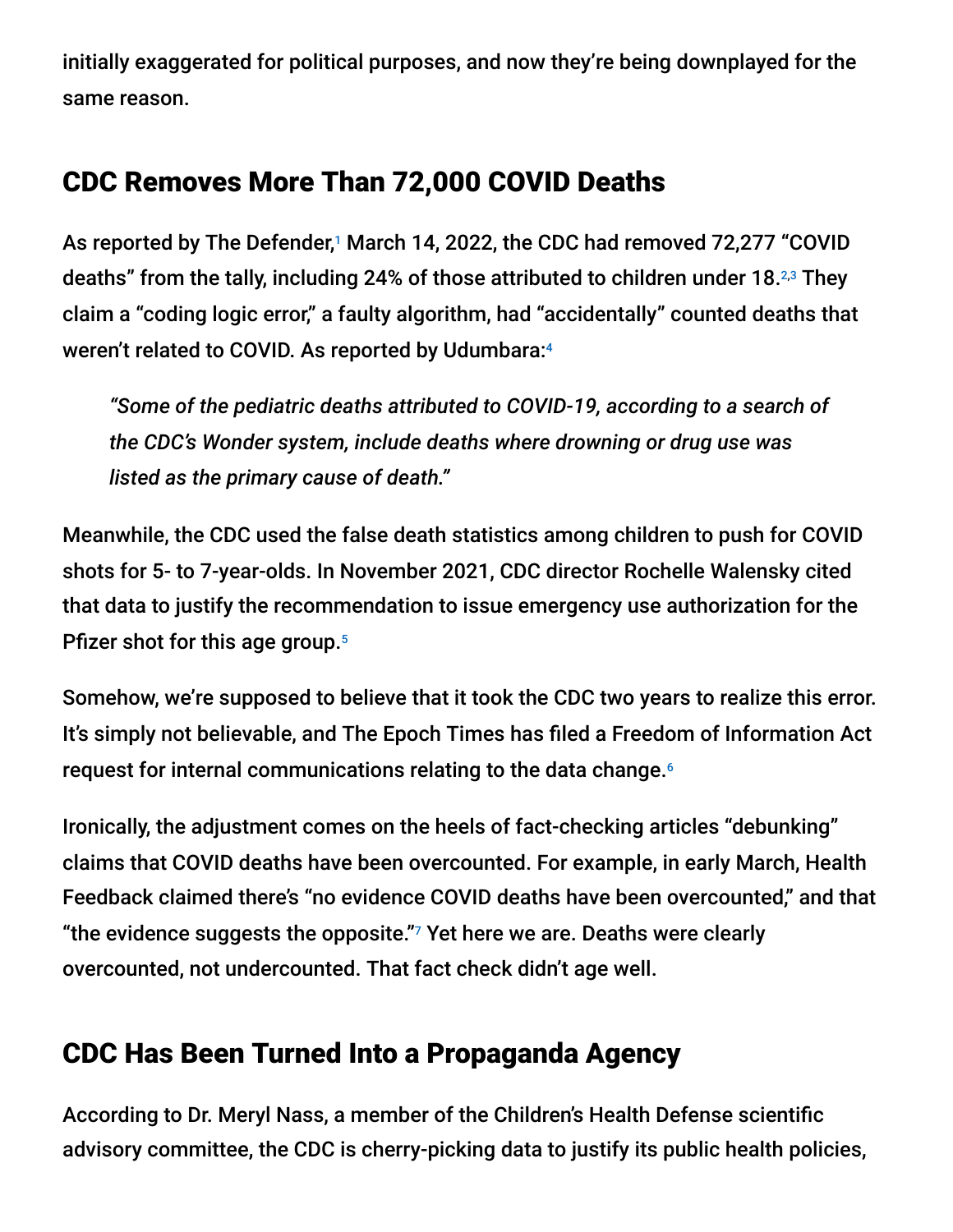and when it gets caught, it simply blames its "outdated IT systems." In a March 19, 2022, article, she wrote: 8

*"CDC is not a public health agency. It is a public propaganda agency that collects a massive amount of data. CDC marshals its huge data library to create presentations that support the current administration's public health policies ...*

*A 2007 Senate oversight report on the CDC noted the agency spent \$106 million on the Thomas R. Harkin Global Communications (and Visitor) Center, and summarized its 115-page report with the following:*

*'A review of how an agency tasked with fighting and preventing disease has spent hundreds of millions of tax dollars for failed prevention efforts, international junkets, and lavish facilities, but cannot demonstrate it is controlling disease.'"*

#### Health Officials End Reporting COVID-19 Deaths

Curiously, three months before the CDC started changing its mortality statistics, the U.S. Health and Human Services stopped collecting data on hospitalizations and deaths from COVID-19 altogether. The HHS announced<sup>9</sup> changes to the reporting requirements for hospitals and acute care facilities January 6, 2022. The new guidelines, which took effect February 2, note "The retirement of fields which are no longer required to be reported," which include the "previous day's COVID-19 deaths."

What are they trying to hide? Are they stopping the flow of data to prevent examination and analysis? According to some, the HHS hospital data are among the best we have in the U.S., so ending that data collection doesn't make sense. January 2021, Alex C. Madrigal, co-founder of the COVID Tracking Project, wrote:<sup>10</sup>

*"In a series of analyses that we ran over the past several months, we came to nearly the opposite conclusion of other media outlets. The hospitalization data coming out of HHS are now the best and most granular publicly available data on the pandemic."*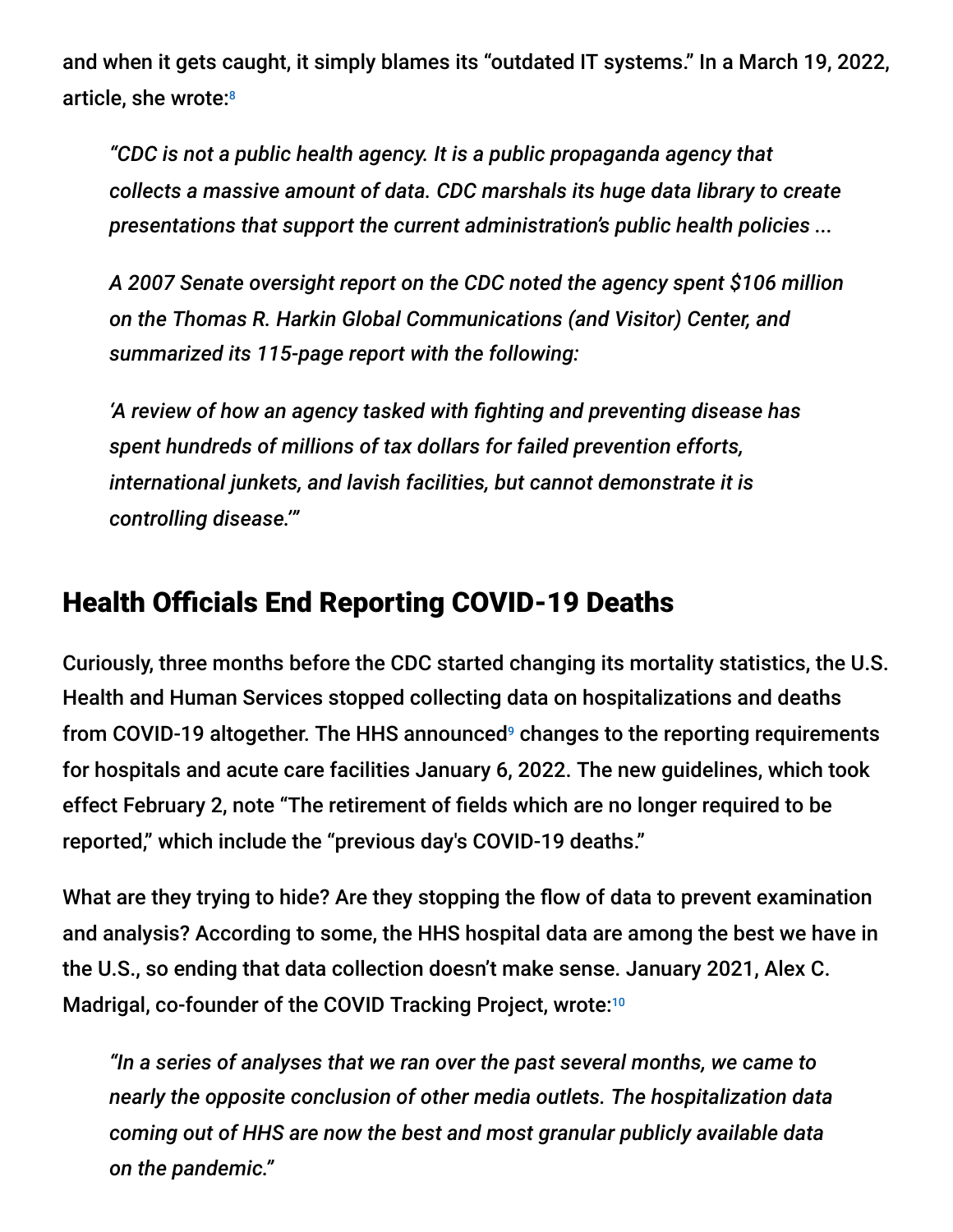An unnamed federal health official spoke with a reporter from WSWS,<sup>11</sup> calling the move to stop reporting COVID-29 hospital deaths "incomprehensible." The official added:

*"It is the only consistent, reliable and actionable dataset at the federal level. Ninety-nine percent of hospitals report 100% of the data every day. I don't know any scientists who want to have less data."*

## Changing Definitions Justify the COVID Narrative

From the start of the pandemic, changing definitions have allowed authorities to manipulate data in whatever way they needed. Now, states are starting to change the way they define a "COVID death," resulting in lowered mortality rates. In Massachusetts, for example, COVID deaths dropped by 3,700 after the state changed its definition to be in alignment with that of the Council of State and Territorial Epidemiologists. 12

As reported by CBS Boston:<sup>13</sup>

*"The state said currently the COVID death definition includes anyone who has the disease listed as a cause of death on their death certificate. It also includes anyone who had a diagnosis within 60 days but did not have it listed as a cause on their death certificate. Under the new definition, the timeframe is changed to 30 days for people without a COVID diagnosis on their death certificate."*

For the record, counting someone who died of any cause as a COVID death simply because they tested positive within 30 days of their death is still a grossly inaccurate way of determining the true death toll from this virus, because we know PCR tests have a false positive rate of about 97% when run at 35 cycles or greater, $^{14}$  as was the norm from the start.

#### Results From At-Home Tests Aren't Reported

Case counts are also being adjusted downward. In mid-January 2022, the Biden administration started distributing half a billion at-home COVID tests to the American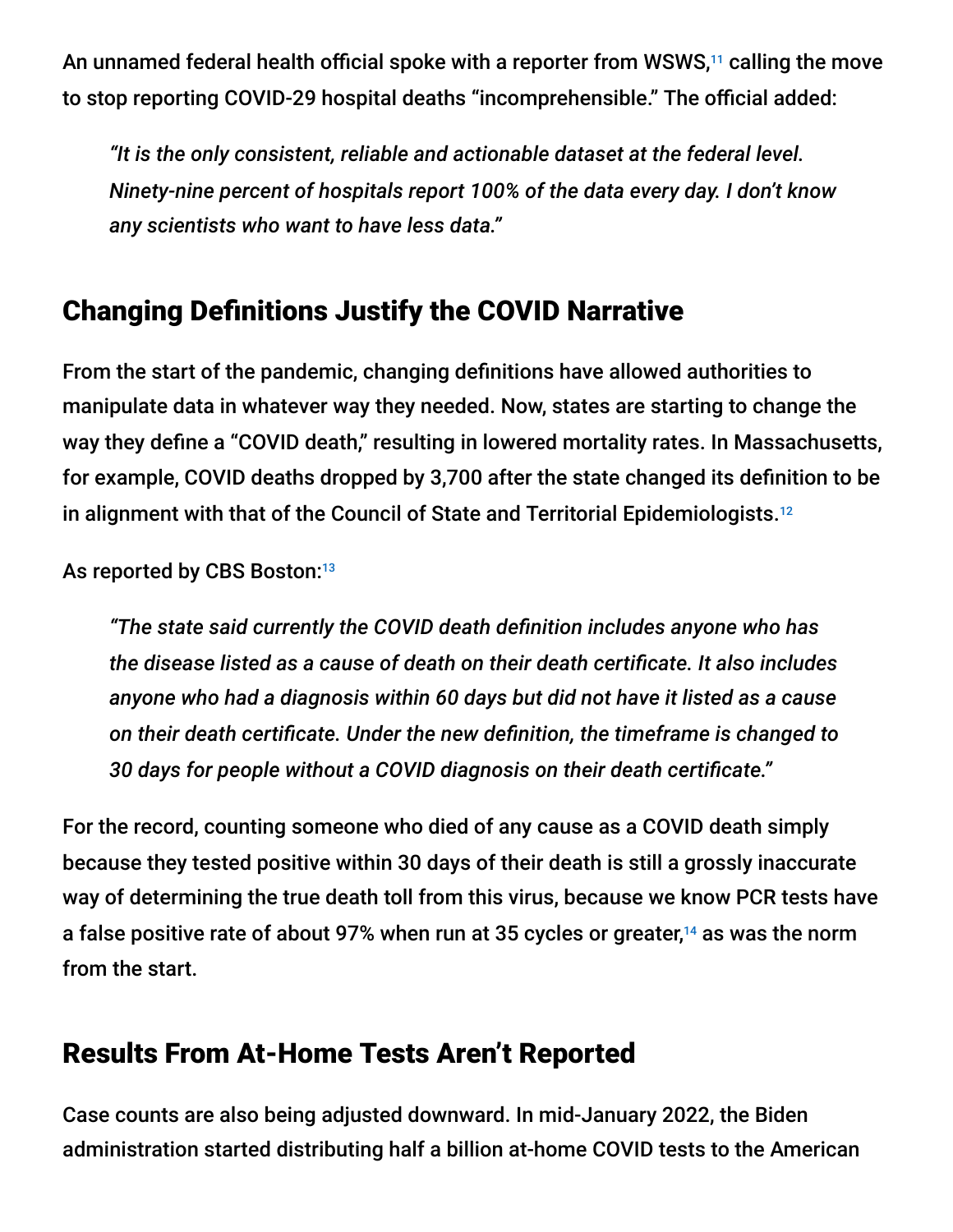public,<sup>15</sup> and the results from those are not being reported anywhere.<sup>16</sup> As a result, case counts will be skewed downward. According to 13NewsNow: 17

*"... the fallibility of case counts is the reason health officials track several COVID-19 metrics, like hospitalizations, deaths, and now, even viral samples in the wastewater — metrics that do not necessarily rely on people to go get 18 tested or report the results they get at home."*

And yet the HHS is no longer requiring hospitals to report COVID deaths, which is one of the metrics health officials are supposedly focusing on in lieu of tracking cases. Don't get me wrong, PCR testing was a scam from the start and I'm not suggesting we should pay much attention to those data. The point here is that the tracking of COVID data has been fatally flawed from the start.

What they're really trying to do is shift toward passive monitoring, starting with wastewater sampling.<sup>19</sup> Eventually, the goal is to monitor every person's biological processes in real-time, and this is part and parcel of the transhumanist Fourth Industrial Revolution and The Great Reset.

### CDC Hides Data

To make matters even murkier, the CDC is also hiding data on COVID hospitalizations and the COVID jab. The stated justification for not making certain data public is that people are "misinterpreting" the data. In other words, the data show that the COVID jabs don't work, and the CDC doesn't want that to be widely known.

**<sup>66</sup>** The CDC has collected data on the effectiveness of COVID-10 boosters but for some reason did not **COVID-19 boosters, but for some reason did not include the data for 18- to 49-year-olds in any of its publications. 'Coincidentally,' this is also the group least likely to benefit from the boosters. As reported by** The New York Times,<sup>20</sup> the CDC has been withholding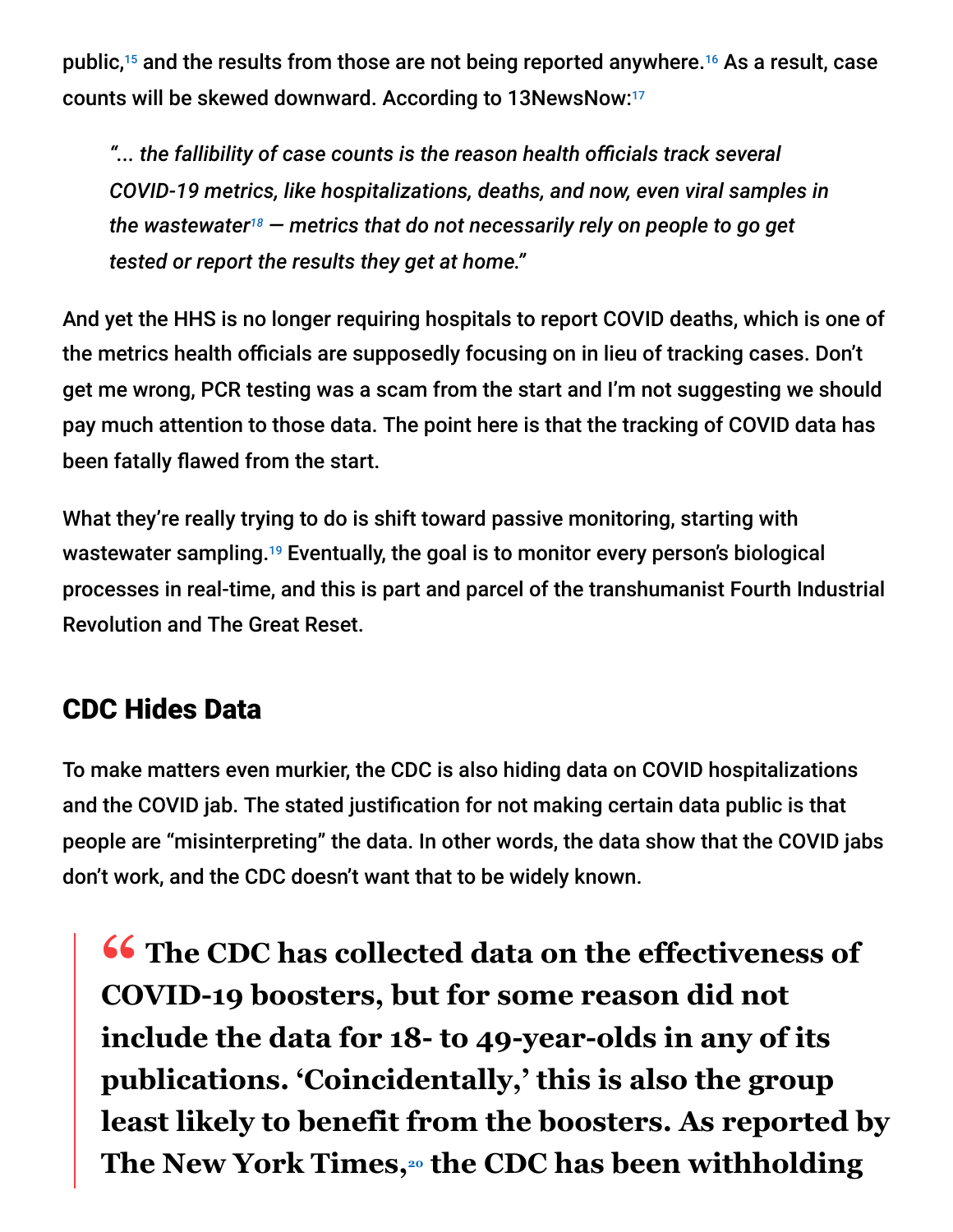# **data on COVID-19 according to age, race and injection status from the public, even though it's been collecting it for more than a year."**

It has also collected data on the effectiveness of COVID-19 boosters, but for some reason has not included the data for 18- to 49-year-olds in any of its publications. "Coincidentally," this is "the group least likely to benefit from extra shots," the Times pointed out, adding: 21

*"Much of the withheld information could help state and local health officials better target their efforts to bring the virus under control. Detailed, timely data on hospitalizations by age and race would help health officials identify and help the populations at highest risk. Information on hospitalizations and death by age and vaccination status would have helped inform whether healthy adults needed booster shots."*

#### COVID Has Served a Purely Political Agenda

Over the past two years, the pandemic has been used to usher in a range of radical changes that would never have been accepted were it not for widespread panic. It was used to implement illegitimate voting rules, which appear to have had an impact on the 2020 elections.

It was used to announce the urgent need for a "Great Reset" and a Fourth Industrial Revolution. It's been used to strip people of basic human rights, and to justify radical environmental policies that will result in lower standards of living.

It was also used to abruptly transition the vaccine industry from conventional vaccine manufacturing using eggs to the use of risky gene transfer technology. The only thing the pandemic has not been used for is to make recommendations that actually improve public health. And throughout, data have been massaged and manipulated to justify the unjustifiable.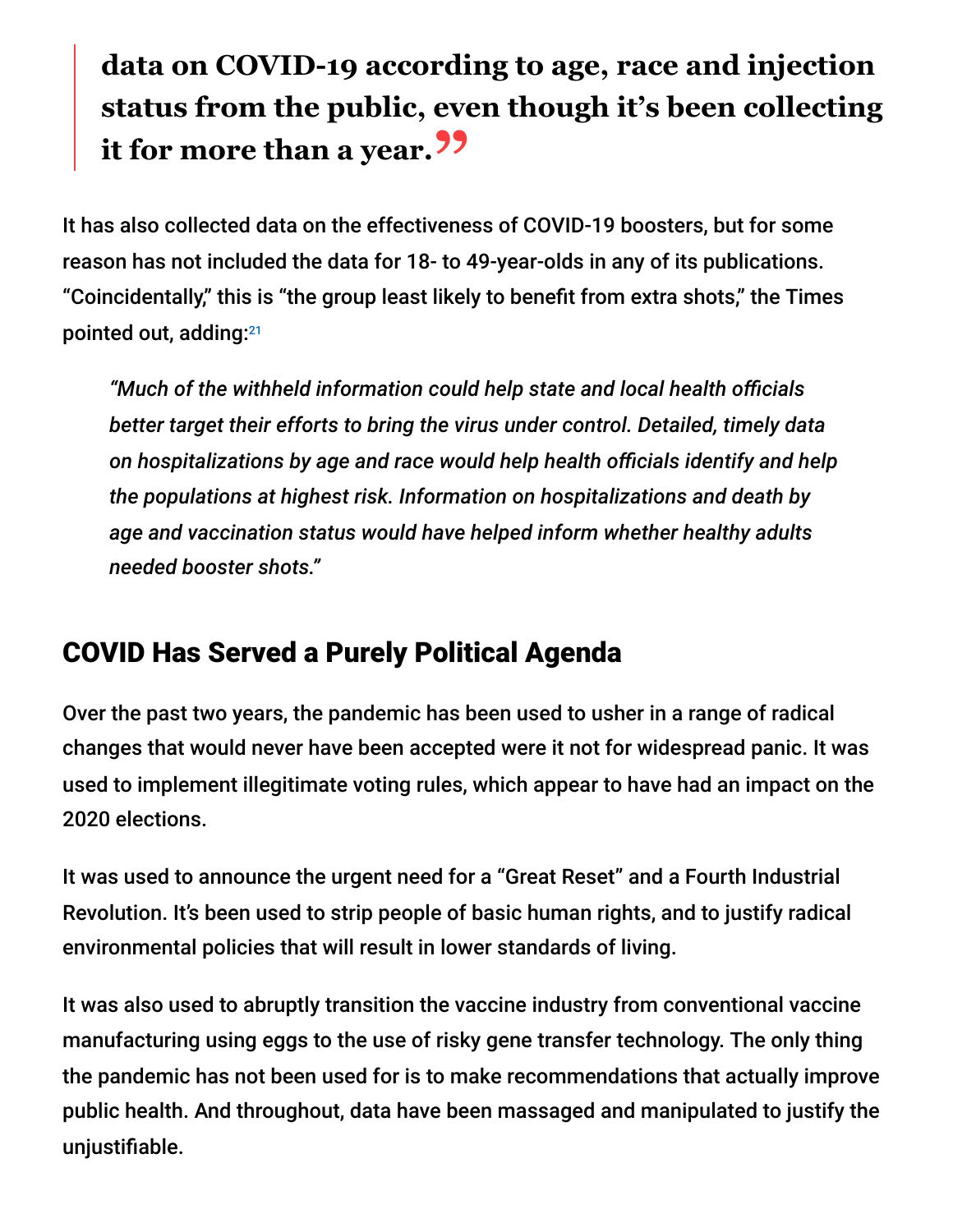Now, it appears data are being manipulated yet again  $-$  this time to artificially end the COVID crisis so that the Biden administration can take credit for it during the upcoming elections. As stated in a February 24, 2022, letter from Impact Research, titled "Taking the Win Over COVID-19": 22,23

*"It's time for Democrats to take credit for ending the COVID crisis phase of the COVID war, point to important victories like vaccine distribution and providing economic stability for Americans, and fully enter the rebuilding phase that comes after any war. Below we lay out some strategic thoughts for Democrats positioning themselves on COVID-19 ..."*

Strategic positioning includes declaring the crisis phase over; pushing for "feeling and acting more normal;" and taking the side of people who are burned out on COVID and don't want to hear about it anymore. Not setting a standard of zero COVID as the "victory condition," and to "stop talking about restrictions and the unknown future ahead."

*"If Democrats continue to hold a posture that prioritizes COVID precautions over learning how to live in a world where COVID exists, but does not dominate, they risk paying dearly for it in November,"* the letter states. 24

Dr. Anthony Fauci perhaps did not receive this memo, as he is out there signaling that we can expect a return to COVID restrictions at any given point. In a mid-March CNN interview, he stated that "we need to be flexible" and "if we see a resurgence, we have to be able to pivot and go back to any degree of mitigation that is commensurate with what the situation is. We can't just say 'We're done, now we're going to move on.'"

Based on what we've seen so far, I wouldn't be surprised if this "pivot" back into COVID crisis mode were to occur right before the midterm elections.

#### **Sources and References**

- <sup>1</sup> [The Defender March 21, 2022](https://childrenshealthdefense.org/defender/cdc-removes-tens-of-thousands-deaths-covid/)
- <sup>2, 4, 6</sup> [Udumbara.net March 20, 2022](https://udumbara.net/cdc-responds-after-reporting-fewer-covid-19-pediatric-deaths)
- <sup>3</sup> [Daily Caller March 18, 2022](https://dailycaller.com/2022/03/18/cdc-data-kids-pediatric-covid-coronavirus-deaths/)
- <sup>5</sup> [PJ Media March 18, 2022](https://pjmedia.com/news-and-politics/kevindowneyjr/2022/03/18/well-well-well-cdc-slashes-24-of-child-covid-deaths-after-they-advised-vax-for-kids-n1567618)